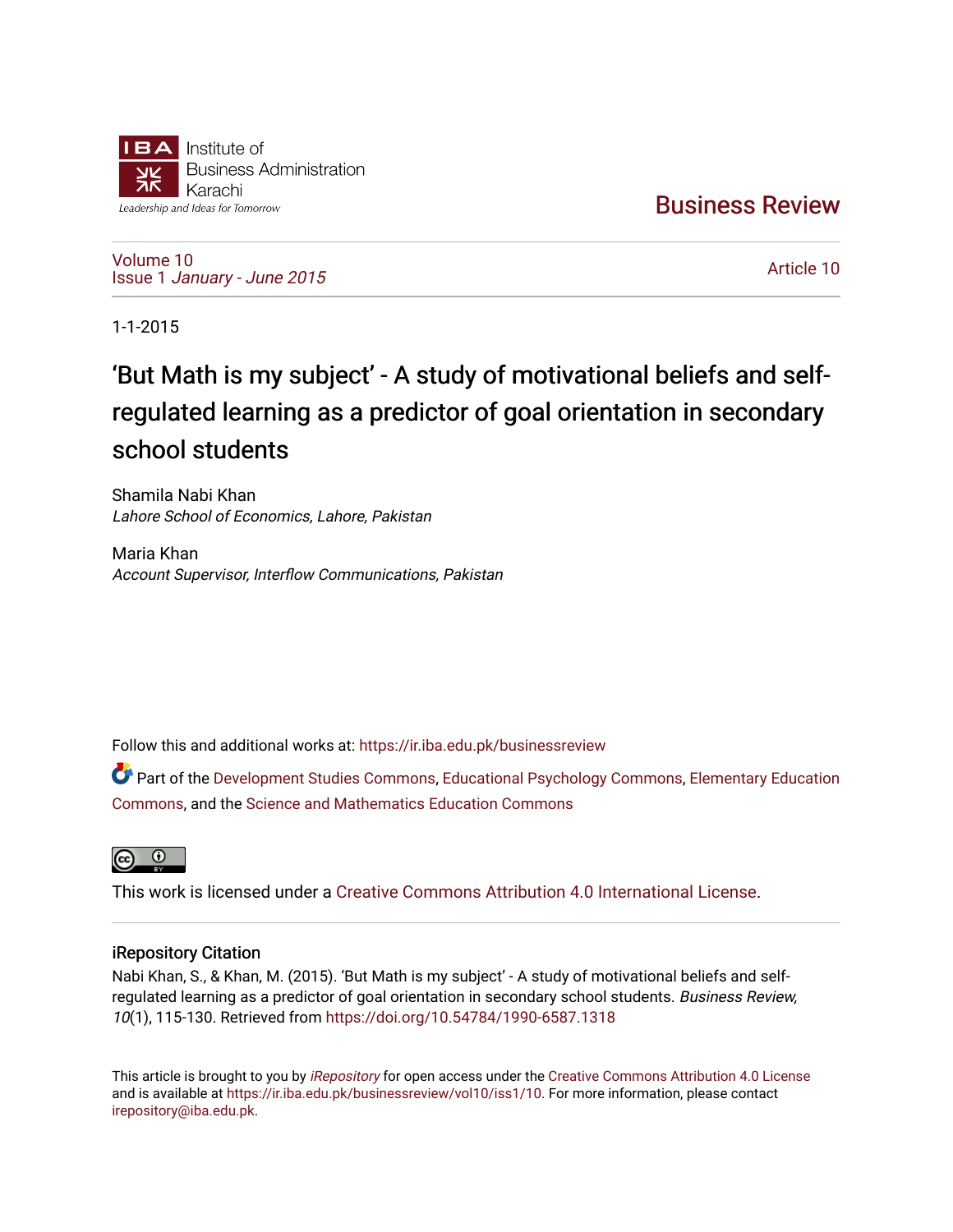# ARTICLE

# 'BUT MATH IS MY SUBJECT' - A STUDY OF MOTIVATIONAL BELIEFS AND SELF-REGULATED LEARNING AS A PREDICTOR OF GOAL ORIENTATION IN SECONDARY SCHOOL STUDENTS

Shamila Nabi Khan

*Lahore School of Economics, Lahore*, Pakistan

# Maria Khan

*Account Supervisor, Interflow Communications*, Pakistan

# Abstract

*The relations between three goal orientations and students' motivational beliefs and self-regulated learning were examined in a study of 210 students of grade 7-9. Data collected were self-reported questionnaires from several different schools for two major academic subject areas: English, and Math. SEM analyses revealed that generally positive pattern of motivational beliefs including adaptive levels of task value, as well as cognition including higher levels of cognitive strategy use, self- regulation, and academic performance and negative patterns of test anxiety resulted in learning goal orientation. Higher levels of self-efficacy and cognitive strategy use also leads to relative ability goal orientation while higher level of test anxiety and relatively lower intrinsic value led to performance approach goal orientation. Results are discussed in terms of the implications for goal theory.* 

# Introduction

Consider this situation: A student enters his school to receive his result card. English and Math are both major subjects. As he opens the report he jumps with joy to find out that he has achieved an A grade in Math. As his teacher demands an explanation for his average grade in English he responds 'But math is *my* subject'. In an attempt to explore what the student means and how he determined that his subject *is* Math we build on this observation, aiming to understand such actions.

Research has suggested that the students can choose from two different goal orientations i.e. learning goal orientation and a performance ability goal orientation. In the former the student is concerned with understanding and learning the concepts whereas in the latter he is concerned about his relative ability and performance according to his peers.

It is important to know the effect a specific goal orientation has on the student's learning and academic performance. The need to investigate and explore students' motivation for schoolwork and the factors that are leading to low/high academic performance and grades presented a wide gap in the literature for research.

Hence, this research sets forth to find out: Do beliefs alter the goal orientation of students? Do students perform good/bad based on their goals? Does motivation and selfregulation play a role in identifying student goals?

This study is conducted in order to examine the relationship between the three different goal orientations such as learning goal orientation, relative ability goal orientation and performance avoidance goal orientation and their effects on the students' motivational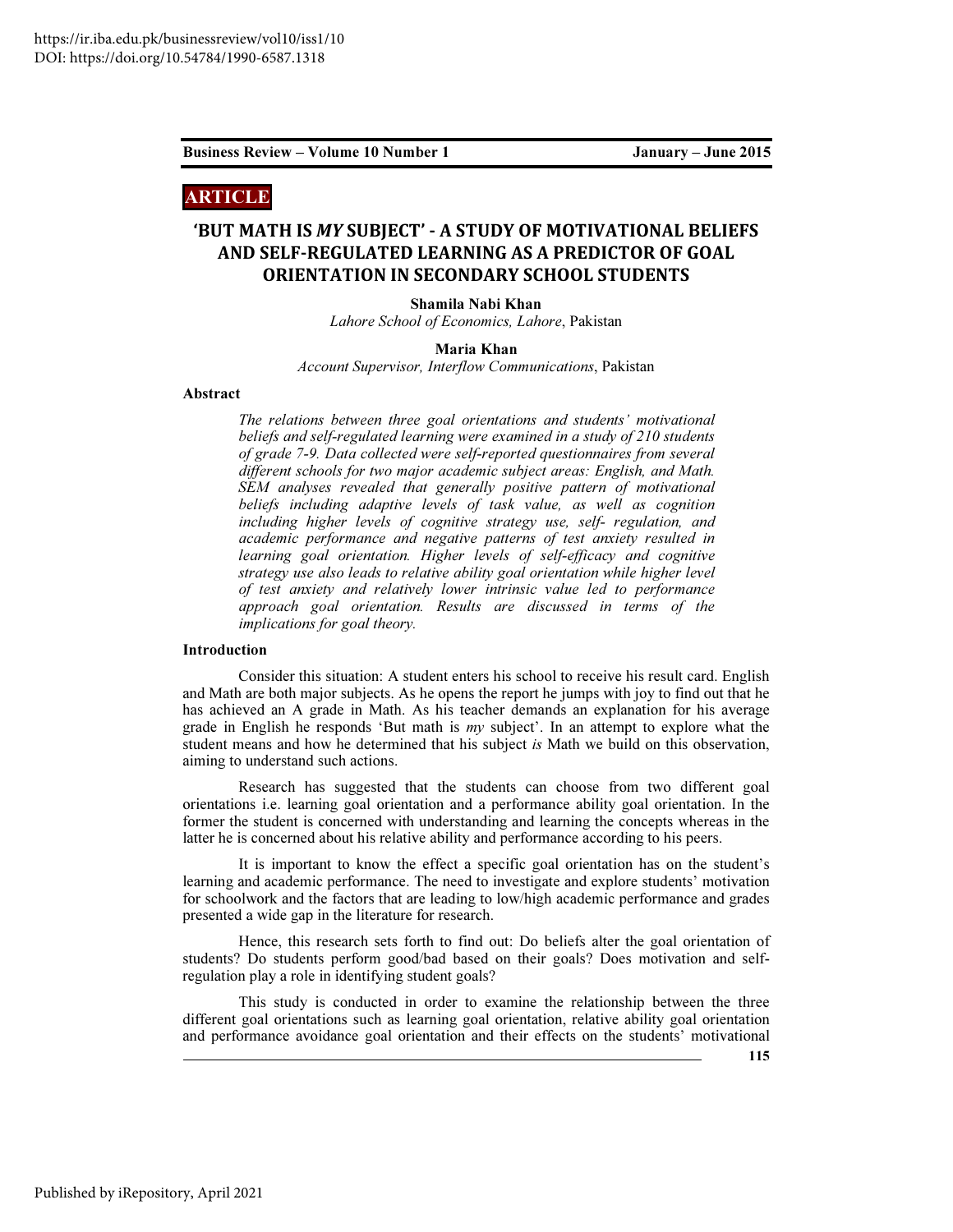beliefs, self-regulated learning and academic performance.

Identifying factors that influence student achievement and motivation to learn in the classroom continues to be a goal of education researchers (Eggen & Kauchak, 1999). Students who follow learning goal orientation focus on the learning of the material and believe that their effort will lead to the mastery of the material and hence success (Ames, 1992). Students who have positive self-efficacy and follow this orientation should not feel under pressure about succeeding (Pintrich  $&$  Schunk, 1996). On the other hand, performance ability goal orientation has been related to value for learning i.e. the intrinsic interest of the students (Ames, 1992). According to the above-mentioned findings, the following relationship has been developed; the learning goal orientation would have a negative relationship to the test anxiety and a positive relationship with the task value and selfefficacy.

Goal orientation examines the behavior of individuals in terms of their approach towards achievement. Diener and Dweck (1980) were interested in finding as to why some students were adaptive while others were maladaptive and showed helplessness when working on certain types of tasks. They defined adaptive behaviours as those that promote the establishment, maintenance and attainment of personally challenging and personally valued goals.

Dweck and Leggett (1988) defined goal orientation as a uni-dimensional construct, where it was assumed that the learning goals and performance goals were mutually exclusive (Butler 1987; Elliot and Dweck, 1988; Muller and Dweck, 1998). Covington (2000) also contributed with an important finding that academic goals initiate gaining knowledge. Thus learning goal leads to deep level learning and academic success, while performance goals results in a shallow processing, influencing negatively.

Achievement goal theory has emerged as another important aspect of motivational research (Dweck & Leggett, 1988; Harackiewicz & Elliot, 1996; Maehr, 1989, Nicholls, 1989; Weiner, 1990). The focus is on how students think about themselves, their tasks, and their performance rather than conceiving of students as possessing or lacking motivation, (Ames, 1987). Goals provide a framework within which individuals interpret and react to events, and result in different patterns of cognition, affect, and behavior (Dweck & Leggett, 1988). There are two types of achievement goals, the goal to develop ability and the goal to demonstrate ability. Similarly, we will examine three types of goal orientations in terms of students' motivational beliefs and performance.

The study sets to research different goal orientations with respect to students' motivational beliefs, self-regulated learning and academic performance. The purpose of this research is to determine the effect of different motivational beliefs and regulation strategies on the goal orientation of the students.

The proposed research is of importance to students and teachers who can recognize the implications of different goal orientations on the academic performance. This study will be useful for the students and will help them to cope with factors like test anxiety, intrinsic value and self-efficacy in order to improve their learning and performance. Teachers will be able to understand the factors that lead to students' academic performance and will help them to adopt strategies in teaching and developing classroom tasks that will increase the student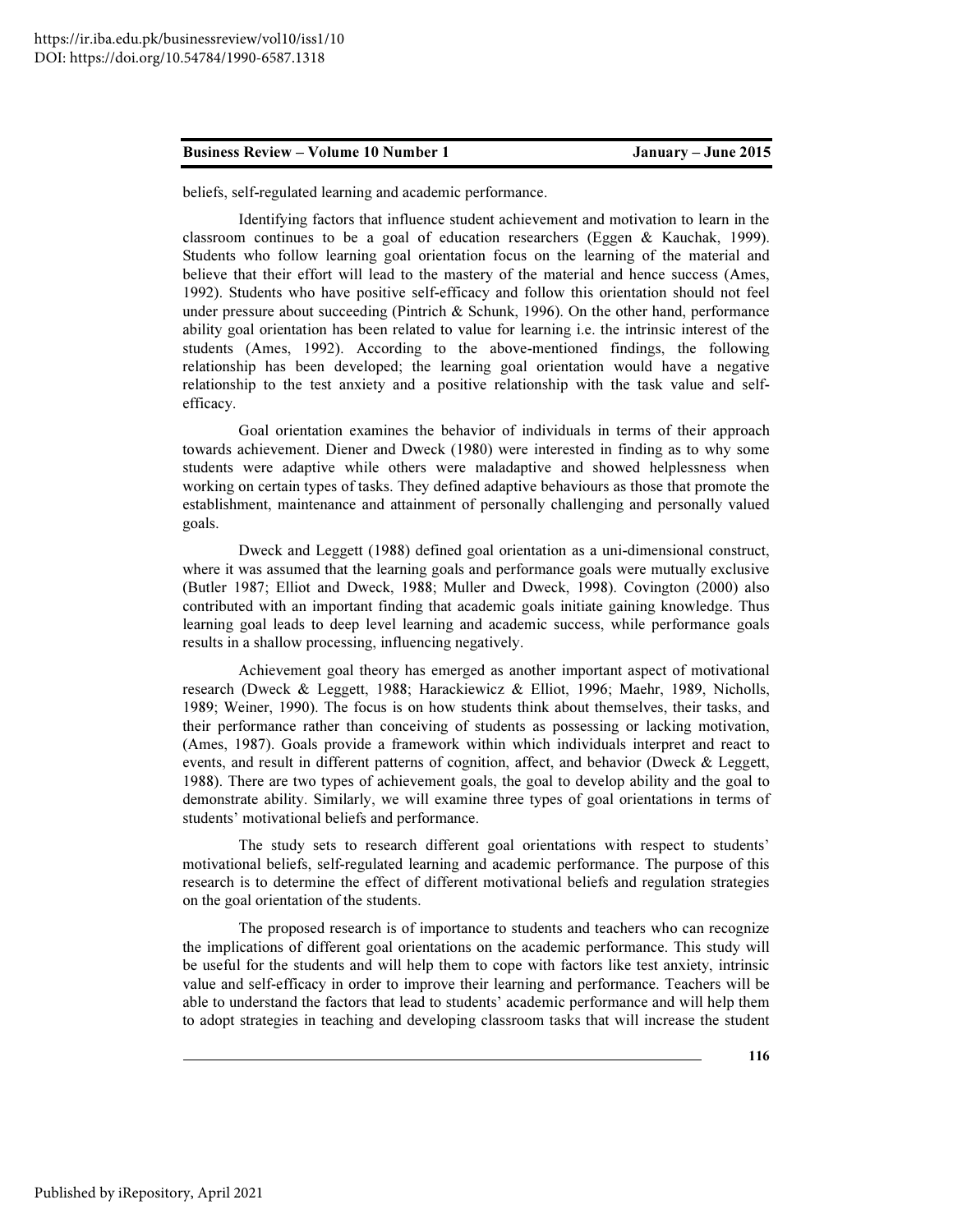motivation that will in return increase their productivity and achievement.

# Research Question

Hence, the research question for this study is as follows:

What is the relationship between a goal orientation (learning, relative ability and performance avoidance) and students' motivational beliefs and self-regulated strategies?

# Theoretical Development

# *Goal Orientation:*

The more optimistic pattern of responding reflects an orientation toward learning goals, characterized by a desire to increase one's competence through mastering new problems and skills. A learning goal orientation is typically accompanied by persistence when faced with obstacles; willingness to try varied problem-solving strategies, and enjoyment of challenges. A performance goal orientation is characterized by a desire to elicit favorable judgments of one's performance and to avoid negative evaluations. This often translates into a preference for easier tasks that ensure success, low persistence and deteriorating performance when faced with obstacles, and heightened performance anxiety and task aversion.

Underlying a learning goal orientation is the belief that effort is a means to success and that effort actually enhances ability. A performance goal orientation, on the other hand, reflects belief in an inverse relationship between effort and ability. Greater effort indicates lower ability; if a task is difficult, one must not have much ability in that area. Students may give up at attempts to achieve because they feel that their efforts are ineffective (Dweck and Reppucci, 1973; Licht and Dweck, 1984). For example, Schraw et al. (1995) found that students with a strong learning goal orientation performed better in an introductory science course than students with a weak learning goal orientation. Consistent with Dweck's model, learning goals facilitated the development of adaptive cognitive skills such as use of varied learning strategies and metacognitive awareness. Contrary to Dweck's model, however, performance goals were unrelated to course achievement.

The relationship between performance goals and achievement is complex. A strong performance goal orientation combined with low confidence tends to impair achievement. In contrast, children with a performance goal orientation can maintain academic success if they have high confidence in their abilities, but they tend to avoid challenges and worry about doing well (Dweck, 1986; Smiley and Dweck, 1994). According to Dweck and Leggett (1988), there needs to be a balance between learning and performance goals in order to have optimal results. Performance goals can serve to provide objective feedback about one's strengths and weaknesses but they can become problematic and can lead to impaired performance in the face of challenges.

Different patterns of motivation have been identified by researchers where a student is either motivated to learn and understand more or is motivated due to some external benefit like grades. Dweck and Elliot (1983) called them learning and performance goals, whereas Nicholls (1984) identified them as task-involved versus ego-involved orientations, and Harter (1981) characterized them as a dichotomy between intrinsic and extrinsic goal orientations. Individuals with a performance goal orientation believe that intelligence is fixed (Dweck and Leggett, 1988), and that it cannot be changed or improved (Leggett, 1985). Those who are learning oriented on the other hand believe that intelligence is incremental (Leggett, 1985), and it can be changed or increased through effort (Dweck and Elliott, 1983). Individuals also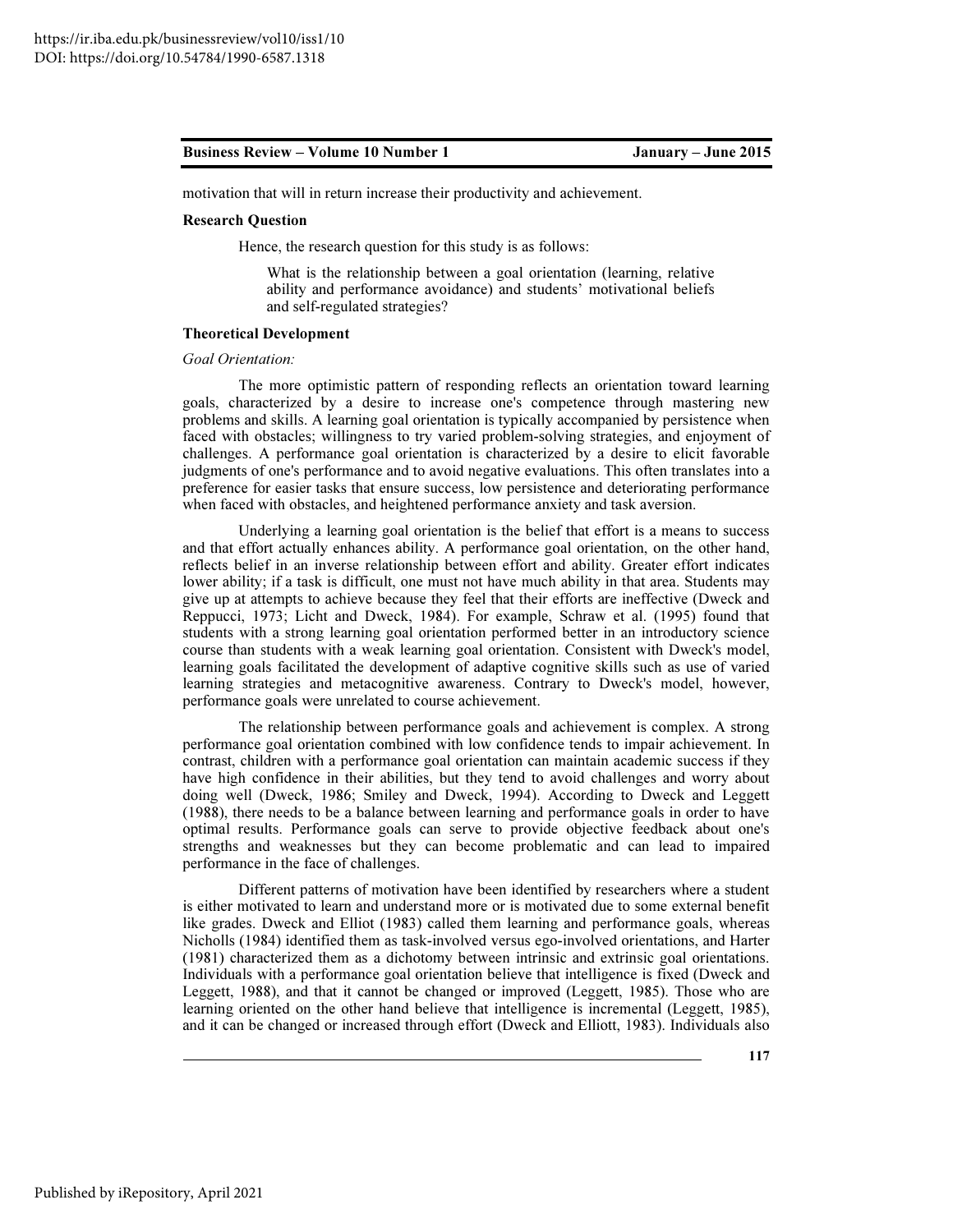have different approaches towards effort and ability. Learning goal oriented individuals see effort as a means of increasing intelligence, whereas performance goal oriented students see it as an evidence of low intelligence (Dweck and Elliott, 1983). Therefore such individuals when faced with a failure situation develop a helpless response, which results in bad performance (Elliott and Dweck, 1988). An individual's implicit beliefs about ability and effort, therefore, may be at the root of adaptive and maladaptive achievement learning patterns (Dweck and Leggett, 1988).

# Independent variables:

# *Self-efficacy:*

Academic self-efficacy refers to subjective convictions that one can successfully carry out given academic tasks at designated levels (Schunk, 1991). According to an article on self-efficacy and academic achievement, students with low self-efficacy believe that intelligence is inborn and it cannot be changed whereas students with high self-efficacy believe in learning and mastering the material and out performing others. Generally, selfefficacious students are able to perform better because they believe in effort and perseverance, as they are able to face the challenges. Researchers have consistently demonstrated that perceptions of self-efficacy, or beliefs in one's own abilities to realize desired outcomes, play a critical role in determining people's subsequent functioning, adaptation, and attainments (Bandura, 1995, 1997).

Self-efficacy has received particular attention in educational research (Pajares, 1996; Pintrich & Schunk, 1996) because of its apparent appeal and usefulness in explaining student motivation and behavior. Investigators have found that students with a strong sense of selfefficacy are motivated to engage in challenging academic task, they set higher goals for academic achievement, invest more effort and persist longer in accomplishing those goals and feel less anxious in academic contexts (Bandura, Barbaranelli, Caprara, & Pastorelli, 1996; Bandura & Schunk, 1981; Lent, Brown, & Larkin, 1984; Pajares & Miller, 1994; Pajares, Miller, & John son, 1999; Pintrich & De Groot, 1990; Schunk & Ertmer, 1999; Schunk & Swartz, 1993; Zimmerman, Bandura, & Martinez-Pons, 1992; Zimmerman & Kitsantas, 1999; Multon, Brown, & Lent, 1991).

Hypothesis 1: There is a relationship between goal orientation and self-efficacy.

# *Task value:*

Task value is defined as an incentive to engage in academic activities, which represent some perceived importance and interest (Wigfield & Eccles, 1992). Educational, vocational and other achievement related choices are most directly related to two sets of beliefs; the individual expectations for success and the importance or the value individual attaches to the various options perceived by the individual as available. Individuals choose from among several options, they do not actively or consciously consider the full range of objectively available choices. Many options are never considered because the individual is unaware of their existence. Furthermore, the choice is often between two or more positive options or two options having both positive and negative components. Individuals will then choose those tasks or behaviours that have relatively high positive value.

Research has majorly focused on off-task behavior as an indicator of students breaking class norms and as deviant behavior with negative consequences for student learning (Doyle 2006; Emmer and Slough, 2001). Conversely Hofer (2007) argued that students do display off-task behavior because they try to reach non-curricular goals aside from their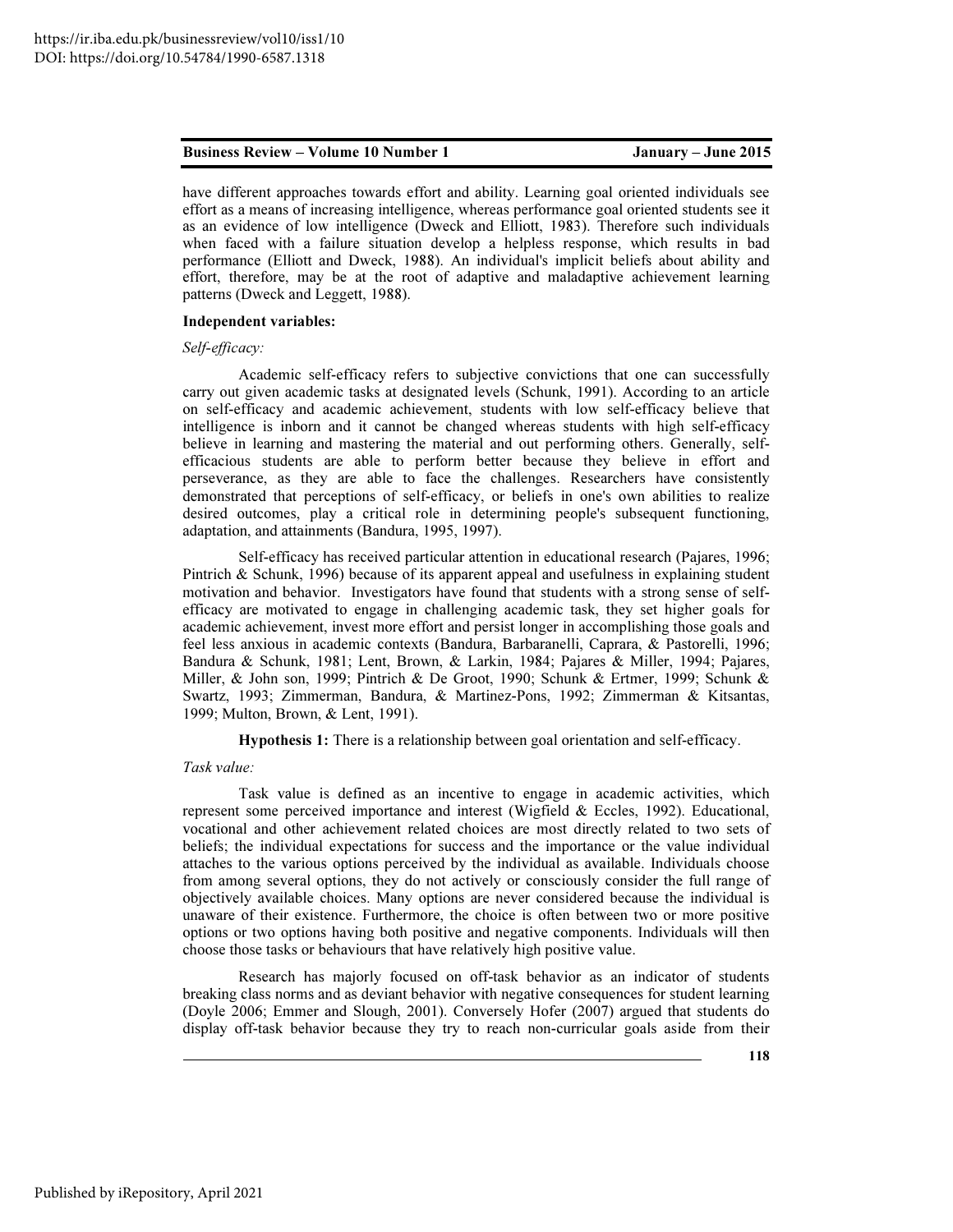learning goals. They face a conflict between two alternatives that offer positive incentives but cannot be reached at the same time. After having decided for one option, be it on task or off task behavior, students experience motivational interference due to the motivational properties of the non-chosen option interfering with the behavior being performed (Kilian et al., 2010).

Miller and Brickman declared that individuals' future goals may become a "driving force". Studies carried out by researchers (Greene, Miller, Crowson, Duke, & Akey, 2004) have demonstrated that individuals' task value, which they call "perceived instrumentality", would predict the adoption of a mastery goal. Moreover students would only put effort when they perceive the goals to be important to them in future and would not pursue those goals that they perceive are not useful to them in future. Hence, the following hypothesis was developed.

Hypothesis 2: There is a relationship between adoption goal orientation and task value.

# *Test anxiety:*

Identifying factors that influence student achievement and motivation to learn in classroom continues to be a goal of education researchers (Eggen & Kauchak, 1999). Lewin's field theory (1936, 1942) suggests that one's behaviours are a function of their personal characteristics and of their environment. Test anxiety is one learner characteristic that is applicable to educational practice (Printich  $\&$  Schunk, 1996). Most prominent researchers viewed test anxiety as a trait- a relatively stable personality characteristic that prompts an individual to react to threatening situations with sometimes debilitating psychological, physiological and behavioural responses. There is an extensive amount of empirical evidence of the test anxiety on academic performance. In one study Hembree (1988) found that test anxiety routinely causes poor performance. Hill and Wigfield (1984) reported studies with correlations upto -60 between test anxiety and achievement share significant variance. Also researchers discovered that the impact of test anxiety on student's performance is often influenced by the evaluation practices of the classroom teacher (Maehr & Midgley, 1991; Pintrich & Schrauben, 1992). Zatz and Chassin (1985) found that students with high test anxiety perform more poorly on test than do students with low or medium test anxiety only in classes where the threat of evaluation is high.

According to an article on the causes, effects and treatment of Test anxiety, test anxiety causes poor performance. It is indirectly related to the students' self-esteem and directly related to fear of failure and negative evaluation. Conditions (causes) giving rise to differential test anxiety levels include ability, gender, and school grade level. A variety of treatments are effective in reducing test anxiety.

Hypothesis 3: There is a relationship between goal orientation and text anxiety.

# *Self-regulation:*

Self-regulation refers to self-generated thoughts, feelings, and actions that affect a student's academic motivation and learning. Effective self-regulation depends on students developing a sense of self-efficacy for learning and performing well. Students with high selfefficacy are more likely to engage in activities, work harder, persist longer when they encounter difficulties, use effective learning strategies, and demonstrate higher achievement.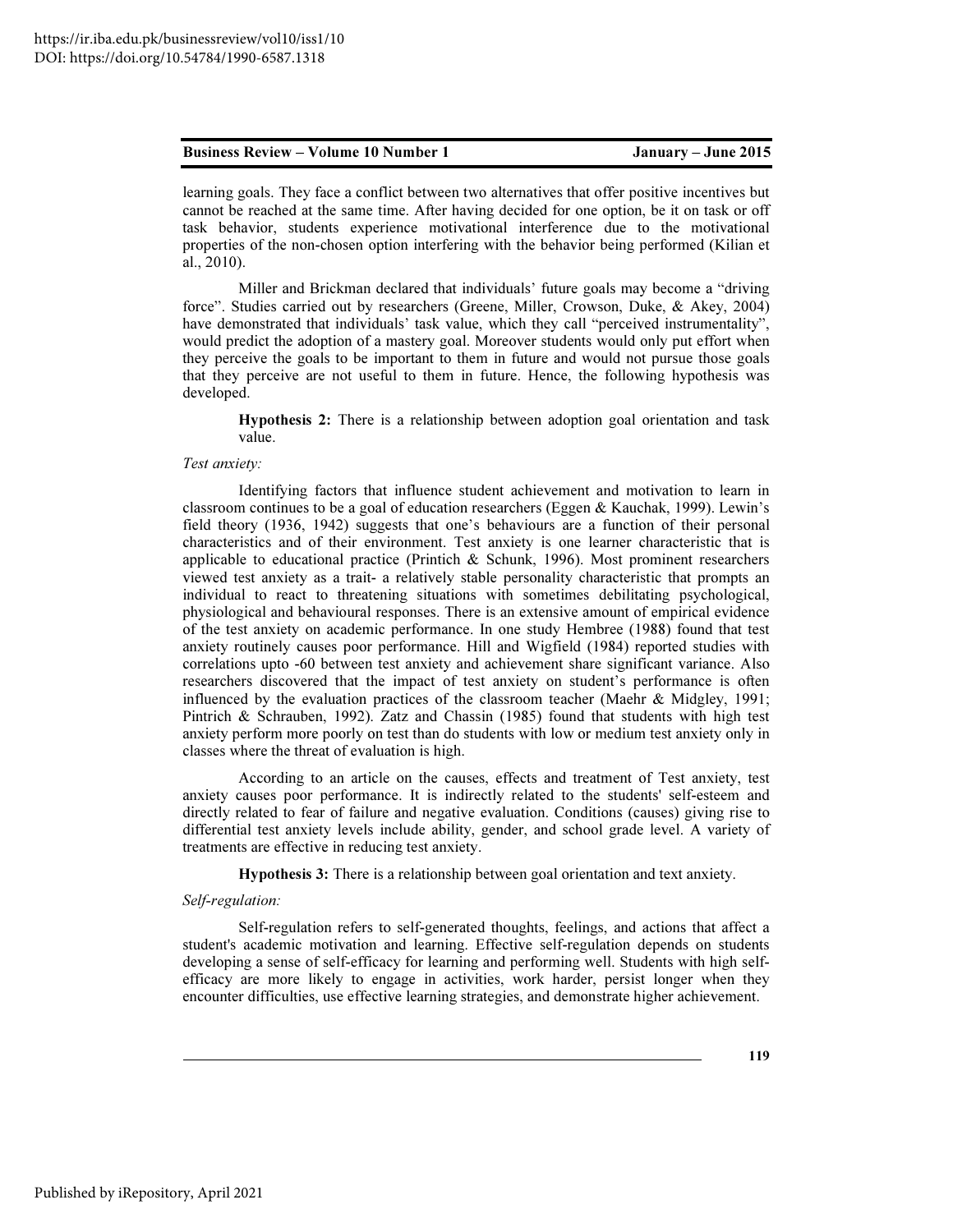Success in self-regulation depends on self-monitoring. The process of selfmonitoring is not simply a mechanical audit of one's performances. Self-observation serves at least two important functions in the process of self-regulation. It provides the information needed for setting realistic goals and for evaluating one's progress toward them.

Hypothesis 4: There is a relationship between goal orientation and self-regulation.

# *Cognitive strategy use:*

Learning strategies defined globally as "mental processes that learners can deliberately recruit to help themselves learn and understand something new" are regarded as essentials of self-regulated learning. The literature presents different taxonomies to define and classify learning strategies (Dansereau et al., 1983; Pintrich & Garcia, 1991; Weinstein & MacDonald, 1986; Weinstein & Mayer, 1986). Most common is dividing them into broad domains: cognitive and metacognitive strategies. Cognitive strategies, basically consisting of rehearsal, elaboration and organization, help students encode, organize and retrieve new information. Metacognitive strategies, basically consisting of planning, monitoring, and regulating, help students control and execute their learning processes (Gall, Jacobson, & Billock, 1990; Pintrich, 1988). Furthermore cognitive strategies are classified into surface cognitive strategies, which help encode new information into short-term memory, and deep cognitive strategies, which facilitate long term retention of the target information (Graham  $\&$ Golan, 1991; Nolen, 1988; Nolen & Haladyna, 1990; Pintrich & Garcia, 1991).

The finding of Pintrich and Garcia (1991) is that an intrinsic or learning orientation is linked clearly to the use of cognitive strategies, like elaboration and organization, which result in a deeper processing of a course material, as well as self-regulatory strategies and rehearsal strategies are weakly related to both the orientations. According to one study on college students it was seen that mastery goal orientation predicts use of cognitive and metacognitive strategies use and relative ability or ego-social orientation predicts surface cognitive strategy use. Work-avoidant goal orientation relates negatively to deep cognitive and metacognitive strategy use.

Cognitive strategies that a student uses can be used to gauge their commitment level. Such strategies directly affect the learning of the students. In general, cognitive strategies have been divided into two categories, surface strategies and deep strategies (Marton & Saljo, 1976; Marton, Hounsell & Entwistle, 1984; McKeachie, Pintrich, Yi-Guang, & Smith 1986; Pintrich, 1989). Not surprisingly, deep cognitive strategies generally produce better understanding of course material than do surface strategies (Pintrich & Garcia, 1991). Deep cognitive strategies require the students to be deeply involved in the material then surface level strategies. Students who are self-regulated learners are aware of the usage of these strategies and know how to use them and when. Many do such learning without being aware of it.

Many factors affect the use of cognitive strategies, one such factor being motivation, which is taken here from goal orientation perspective (Ames, 1992). It has been shown through research the link between goal orientation and cognitive strategy use (Pintrich and Schrauben, 1992). Students who adopt intrinsic goal orientation use deep level cognitive strategies than those who adopt extrinsic goal orientation (Anderman and Young, 1994; Graham and Golan, 1991; Pintrich, Roeser, and DeGroot, 1994; Vermetten, Lodewijks and Vermunt, 2001). Because of these relations, individuals are divided into two categories, learners and students. Learners are the ones who are more engaged and involved and adopt intrinsic orientation whereas students are the ones who adopt extrinsic orientation and they do what is the demand of the course.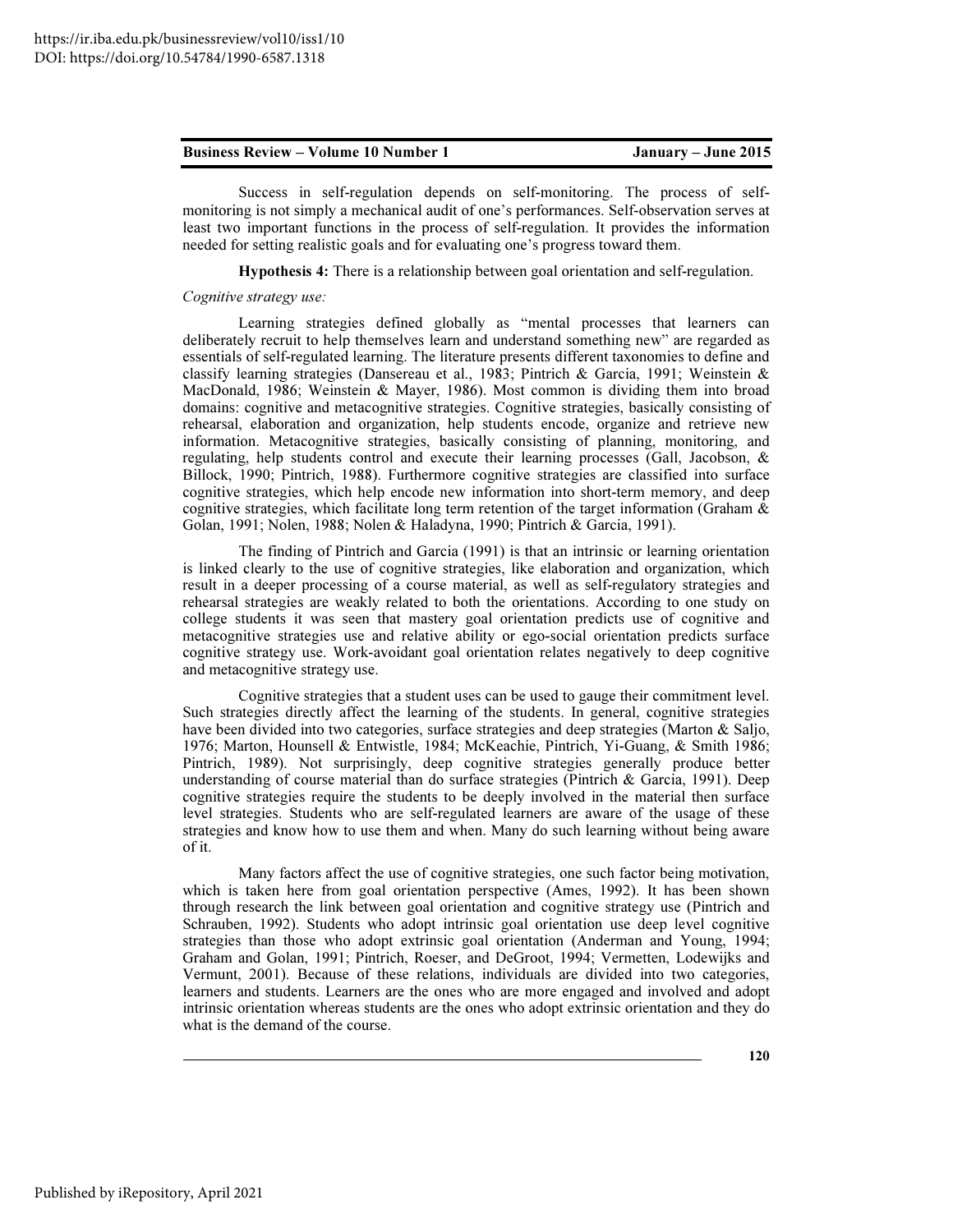Hypothesis 5: There is a relationship between goal orientation and cognitive strategy use.

# *Performance:*

A student's academic performance is truly the gauge by which people determine a person's intelligence and success. "Academic performance reflects how well an individual performs on various academic-related tasks over a period of time. It is an indicator of learning, but can also be an indicator of motivation, time management, and written communication skills" (Payne et al., 2007). Performance is really the only indicator by which to measure a person's success. Thus, it can be impacted by many different variables.

Student achievement is significantly impacted by student motivation and selfconcept (McInerney et al., 2001). Further, the higher a student's academic self-concept, the higher the student's academic achievement (Marsh & Scalas, 2010). Thus, the relationship between self- concept and achievement cannot be ignored. Additionally, students who adopt a learning goal orientation in the classroom show higher levels of achievement (Harris & Harris, 1987).

Hypothesis 6: There is a relationship between goal orientation and performance.

Hence, from the literature presented the theoretical framework (Figure 1) was developed.

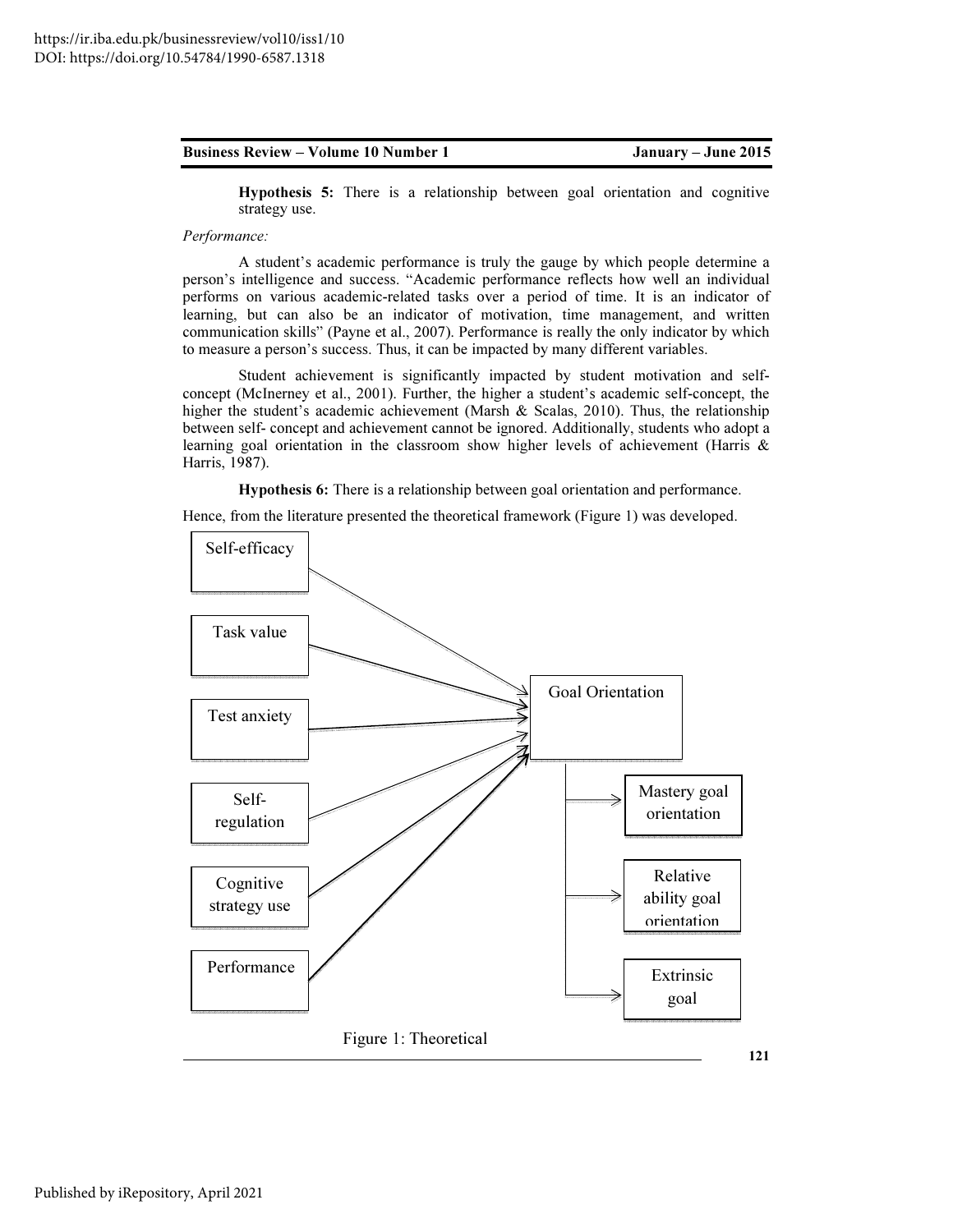# Methodology

# Sample:

Participants in this study were the seventh, eighth and ninth grade students from the educational institutes of Lahore city. Sample size of 210 respondents was selected to make the study more representative. The sample consisted of both girls and boys ranging in age from 11 to 15 years. Survey questionnaires were given to the students for the research.

# Questionnaire Development and Description

The research for this study was conducted using the survey method where the data was collected from the respondents using Survey questionnaire. Combining the individual questionnaires for each individual dependent and independent variables one comprehensive questionnaire was developed. The questionnaire consists of three sections. The first section is Motivational beliefs, which asked the students to respond on a 7-point likert scale  $(1=$ strongly disagree, 7= strongly agree). The second section of the questionnaire consisted of self-regulated learning strategies, which also used a 7-point likert scale. The third section was about goal orientation using the same 7-point likert scale.

There were a total of 22 items in the Motivational beliefs section of the questionnaire and was divided into three subscales self-efficacy, intrinsic value and test anxiety. Selfefficacy had 9 items, intrinsic value had 9 items and test anxiety had 4 items. The selfregulated learning strategies section had 22 items and was divided into two subscales cognitive strategy use and self-regulation. Cognitive strategy use had 13 items and selfregulation had 9 items. The goal orientation consisted of 17 items and was divided into three sub-scales Mastery goal orientation, performance-approach or relative ability goal orientation and performance-avoid goal orientation. The mastery goal orientation had 6 items, performance-approach goal orientation had 5 items and avoid-performance goal orientation had 6 items.

| Construct                     | <b>Authors</b>                                                           | <b>Subscales</b>                                                                                          | No. of<br><b>Items</b> |
|-------------------------------|--------------------------------------------------------------------------|-----------------------------------------------------------------------------------------------------------|------------------------|
| Motivational<br>beliefs       | Pintrich & De Groot<br>(1990)                                            | Self-efficacy<br>Intrinsic value<br>Test anxiety                                                          | 22                     |
| Self-regulation<br>strategies | Pintrich & De Groot<br>(1990)                                            | Cognitive strategy<br>Self-regulation                                                                     | 22                     |
| Goal orientation              | Midgley, Maehr, Hicks,<br>Roeser, Urdan,<br>Anderman & Kaplan.<br>(2000) | Mastery goal orientation<br>Relative ability goal<br>orientation<br>Avoid-performance goal<br>orientation | 17                     |

|  |  |  | Table 1: Items description |  |
|--|--|--|----------------------------|--|
|--|--|--|----------------------------|--|

*Motivational beliefs*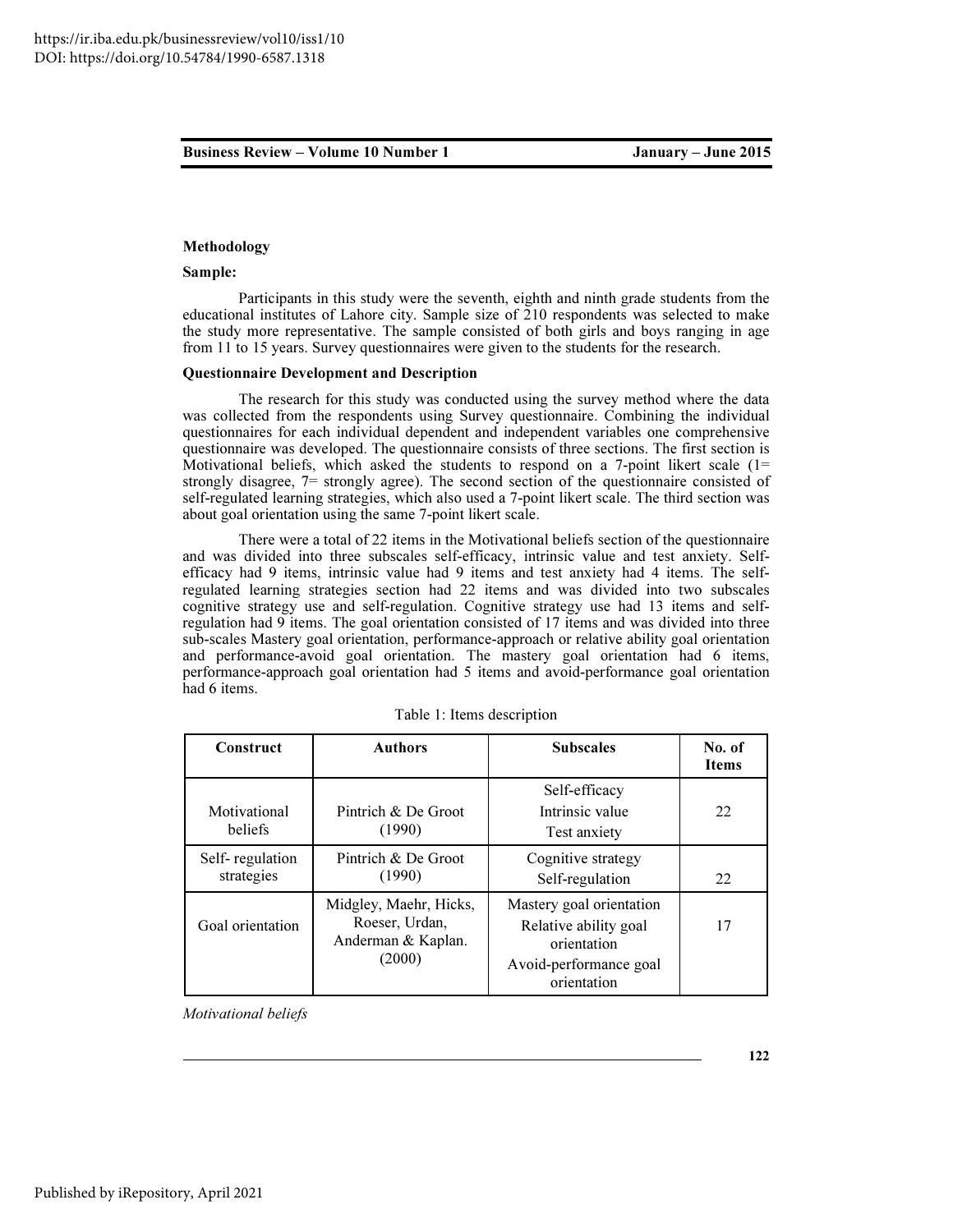The motivational beliefs of the students were measured using three motivational factors: self-efficacy, intrinsic value and test anxiety. The self-efficacy scale was constructed using 9 items showing the perceived confidence and competence of the students regarding their performance of class work. The questionnaire has positive statements, which are related to students confidence in their ability e.g. "I expect to do very well in this class", " I think I will receive a good grade in this class", "I know that I will be able to learn the material for this class"; (Eccles, 1983; Schunk, 1981). The intrinsic value was constructed by 9 items using statements like ("I think that what I am learning in this class is useful for me to know") and perceived performance of ("It is important for me to learn what is being taught in this English class"; Eccles, 1983) as well as preference for challenge and mastery goals ("I prefer class work that is challenging so I can learn new things"; Harter, 1981). Four items (e.g., "I am so nervous during a test that I cannot remember facts I have learned," "When I take a test I think about how poorly I am doing" (Liebert & Morris, 1967) were used to show and test the concern and worry of the students when taking the test.

# *Self-regulation strategies*

For regulation strategies two scales were constructed: cognitive strategy use and selfregulation. The Cognitive Strategy Use scale used 13 items regarding rehearsal strategies (e.g., "When I read material for science class, I say the words over and over to myself to help me remember"), elaboration strategies such as summarizing and paraphrasing (e.g., "When I study for this English class, I put important ideas into my own words"), and organizational strategies (e.g., "I outline the chapters in my book to help me study", Weinstein et al., 1987). One scale, labeled Self-Regulation, was constructed using Metacognitive strategies, such as planning, skimming, and comprehension monitoring (e.g., "I ask myself questions to make sure I know the material I have been studying," "I find that when the teacher is talking I think of other things and don't really listen to what is being said," and "I often find that I have been reading for class but don't known what it is all about") were adapted from Weinstein et al. (1987) and Zimmerman and Pons (1986). Effort management strategies were adapted from Zimmerman and Pons (1986) and included students' persistence in the face of difficulty (e.g., "Even when study materials are dull and uninteresting, I keep working until I finish" and "When work is hard I either give up or study only the easy parts").

# *Goal Orientation*

Three types of goal orientation have been used in the questionnaire; mastery goal orientation, performance-approach/relative ability goal orientation, and avoid-performance goal orientation with a total of 17 items. Mastery goal orientation consisted of 6 items pertaining to the understanding and mastery of the task including statements like "I like classwork that I will learn from even if I make a lot of mistakes", "I do my classwork because I am interested in it". Performance-approach goal orientation consisted of 5 items regarding the students demonstration of competence e.g. I want to do better than others in the class", "I'd like to show my teacher that I am better than other students in class". Performance-avoid goal orientation constituted of 6 items and statements like "It's important to me that I don't look stupid in class", "An important reason I do my classwork is so that I don't embarrass myself".

# Data Collection and Sample Profile

Administering survey questionnaires collected data for this study. Various schools of Lahore city were listed down and the research was then conducted by distributing questionnaires. The respondents were explained the questionnaires and any confusions or ambiguities regarding the various items were cleared there and then. The questionnaire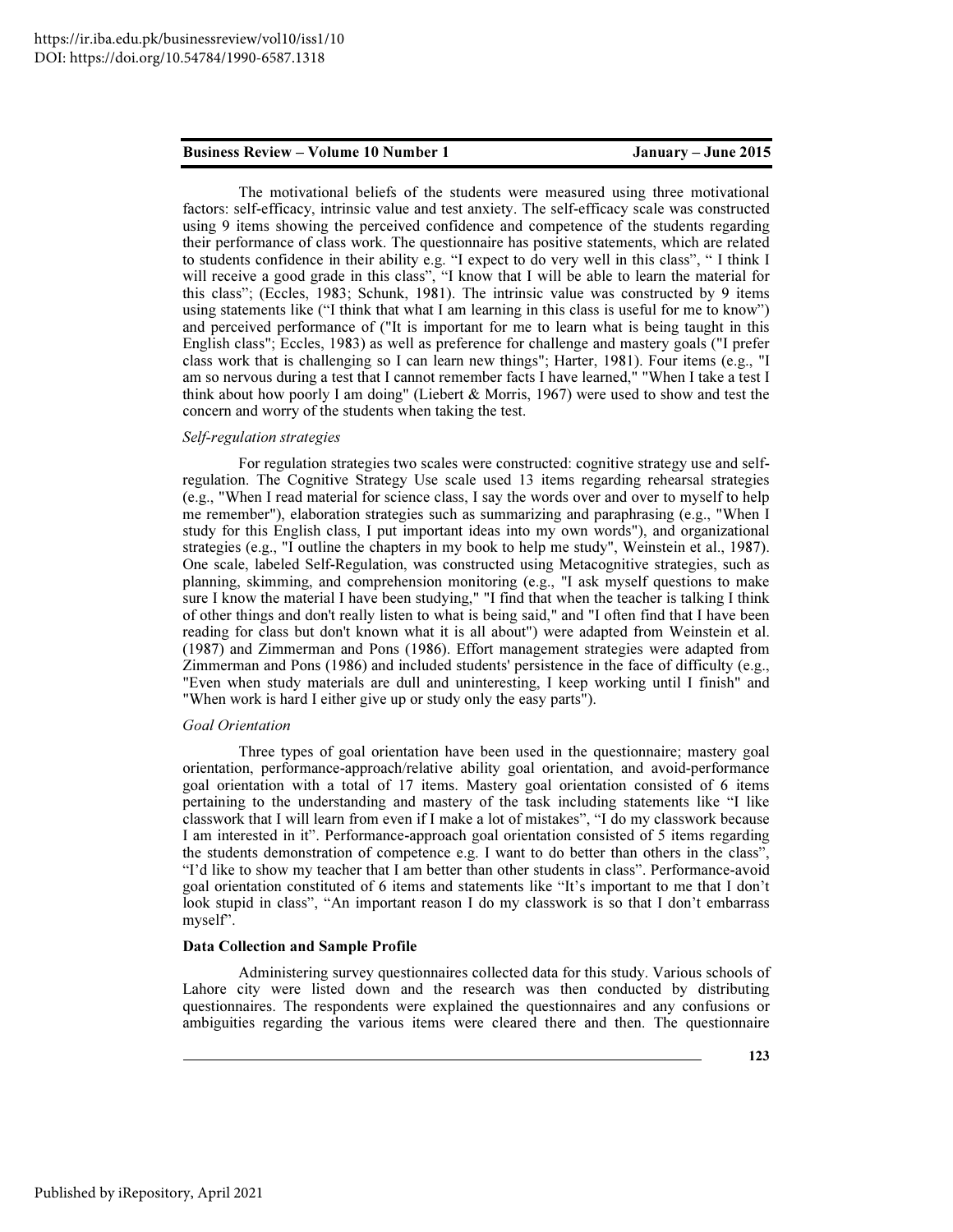consisted of total 61 items divided under 3 sections and took around 15-20 minutes to fill out. The questionnaires were self-administered by the researcher and confidentiality of the respondents was maintained. It was made sure the questionnaires were filled out completely.

Among gender, 49% were boys and 51% were girls while 3% of the respondents were of age 10, 19% were of 11 years old, 25.5% and 24.5% were aged 12 and 13 years, and 6% of the students were of 15 years old. The highest percentage was accounted for age 12 while the lowest percentage of 3% for respondents was accounted for the youngest age i.e. 10 years. Thirty- one percent of the respondents belonged to class 7 and 8 each whereas 38% of the students were of class 9. Thirty-two percent of the students had grade B in English whereas in Math 45% of the students secured grade A.

# Measures for Data analysis

The hypotheses for this research were analyzed by structural equation modeling (SEM). SEM allows for the testing of the questionnaire as well as the hypotheses. The first part of SEM is measurement analysis and second part is structural analysis. The measurement analysis is carried out by Confirmatory factor analysis (CFA), which tests for reliability and validity of each item with regards to other variables in the analysis. Shah and Goldstein (2006) suggested the analysis of validity and reliability to test for the questionnaire. Structural analysis was tested by regression. Two models were developed for each subject: English and Math. SEM was analyzed in AMOS.

# Results

### *Measurement Analysis*

The analysis was carried out for all variables. The analysis began with the loading of all sixty-one items. Items with loading of more than 0.50 were retained for the analysis (Hair et al., 2006). Construct reliability was calculated. Hult et al. (2004) suggested a cut-off of 0.60 for reliability. All variables had reliability within the acceptable level. For validity, two types were analyzed; convergent and discriminant validity. Convergent validity was measure by AVE being greater than 0.5 (Hair et al 2006). Discriminant validity was measure when AVE was greater than covariance squared (Fornell and Larcher, 1981). Both convergent and discriminant validity was found to be acceptable. The measurement analysis is shown in Table 2.

|                                   | Factor<br>Loading | CR    | <b>AVE</b> | DV    |
|-----------------------------------|-------------------|-------|------------|-------|
| Self-efficacy                     | $0.60 - 0.73$     | 0.631 | 0.413      | 0.326 |
| Intrinsic Value                   | $0.52 - 0.79$     | 0.809 | 0.621      | 0.406 |
| Test anxiety                      | $0.69 - 0.83$     | 0.660 | 0.521      | 0.397 |
| Cognitive Strategy use            | $0.53 - 0.64$     | 0.905 | 0.612      | 0.411 |
| Regulatory strategy use           | $0.50 - 0.64$     | 0.674 | 0.580      | 0.541 |
| Learning goal Orientation         | $0.57 - 0.68$     | 0.747 | 0.568      | 0.537 |
| Relative ability goal orientation | $0.61 - 0.73$     | 0.789 | 0.402      | 0.399 |

|  | Table 2: Factor loading, CR, AVE & DV |  |  |
|--|---------------------------------------|--|--|
|  |                                       |  |  |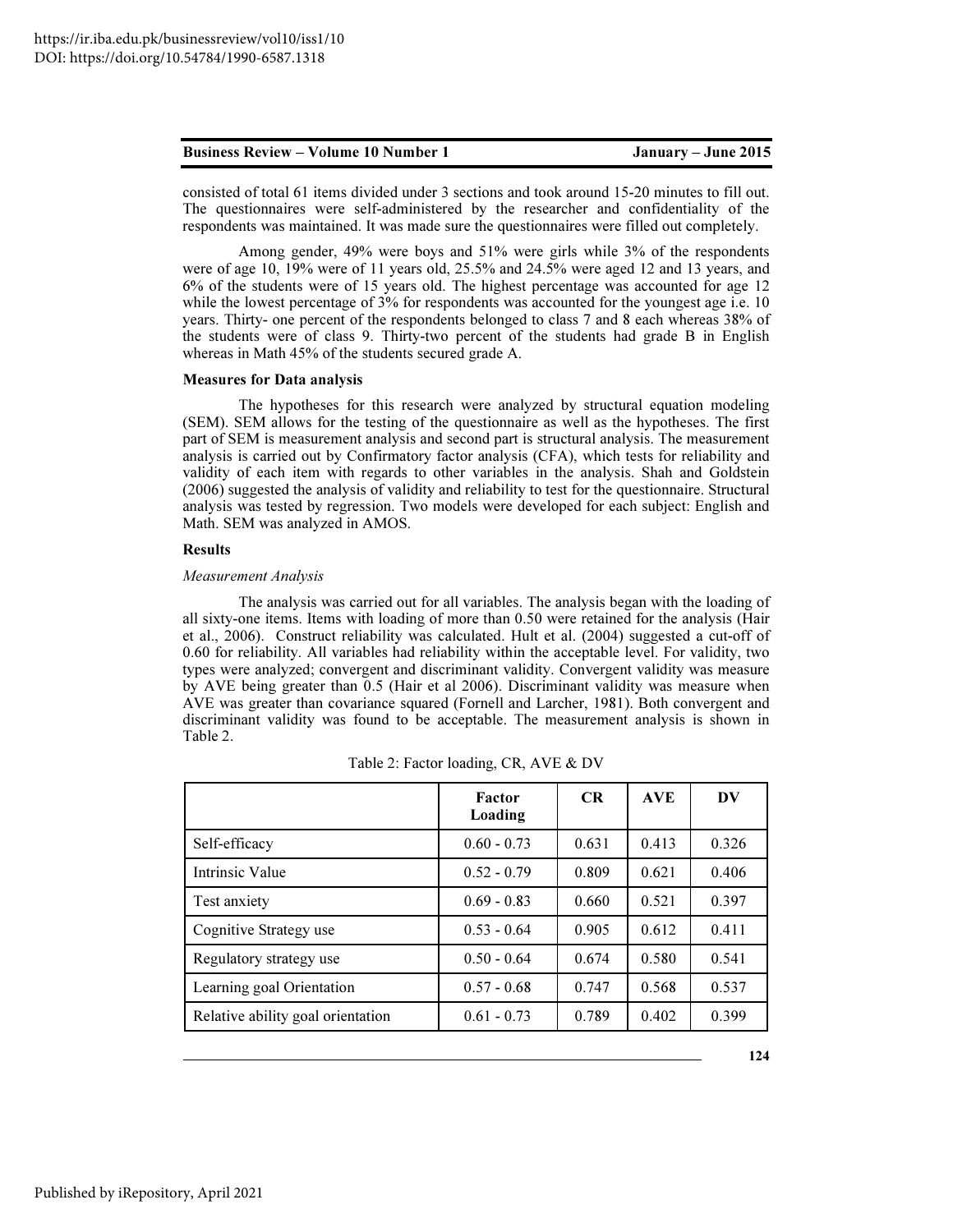|  | <b>Business Review – Volume 10 Number 1</b> |
|--|---------------------------------------------|
|--|---------------------------------------------|

January – June 2015

| Performance<br>avoidance<br>goal<br>orientation | $0.69 - 0.81$ | 0.674 | 0.580 | 0.541 |
|-------------------------------------------------|---------------|-------|-------|-------|
|-------------------------------------------------|---------------|-------|-------|-------|

*Structural Analysis* 

The regression results to test for the hypothesis are presented in Table 3. The results for English and math were calculated. The results show different results for both subjects.

For English, the regression for English shows that intrinsic value was positively significant at  $p \leq 0.01$  with learning goal orientation. Cognitive strategy, self-regulation, performance and self-efficacy were also found to be significantly and positively related to learning goal orientation while test anxiety was negatively related to learning goal orientation. Cognitive strategy was positively significant with relative ability goal orientation while test anxiety was positively significant with performance avoidance.

For Math, self-efficacy, intrinsic value, cognitive strategy was positively significant with learning goal orientation while text anxiety was negatively significant with learning goal orientation. Self-efficacy and cognitive strategy was also found to be positively significant with relative ability goal orientation. Test anxiety and cognitive strategy was found to be positively significant with performance avoidance goal orientation. These results are suggestive that anxiety for test enables students to cognitively develop strategies in trying to avoid performing.

Students felt anxiety more for Math than for English but only developed cognitive strategies for Math order to avoid performance. Test anxiety was negatively for both Meth and English in relation to learning goal orientation. Self-regulation was also higher for English in relation to learning goal orientation.

The model fit for the analysis shows a good model. A combination of model fit was suggested by Kline (2005) and Hu and Bentler (1999) as each one has its strengths and weaknesses. Segars and Grover (1998), Carmines and Mclver, (1981) and Papke- Shields et al. (2002) suggest normed Chi-square (CMIN/DF) to be between 1-3. Joreskog and Sorbom (1986) suggest a good model fit if CFI, NFI, IFI and TFI is greater than 0.90. For RMSEA, Hair et al. (2006) suggests a score of less than 0.10. Keeping these model fits in consideration we find that the model fit for both English and Math was within the acceptable range.

|                              |              |                        | β<br>(English) | $P-$<br>value | β<br>(Math) | P-value |
|------------------------------|--------------|------------------------|----------------|---------------|-------------|---------|
| Learning Goal<br>Orientation | $\leftarrow$ | Self-Efficacy          | .188           | .997          | .167        | .000    |
| Learning Goal<br>Orientation | $\leftarrow$ | <b>Intrinsic Value</b> | .258           | .000.         | .241        | .000    |
| Learning Goal<br>Orientation | $\leftarrow$ | <b>Test Anxiety</b>    | $-.172$        | .000          | $-.129$     | .024    |
| Learning Goal<br>Orientation | $\leftarrow$ | Cognitive Strategy     | .136           | .000          | .093        | .026    |
| Learning Goal                | $\leftarrow$ | Self-Regulation        | .115           | .003          | .047        | .374    |
|                              |              |                        |                |               |             | 125     |

Table 3: Regression analysis results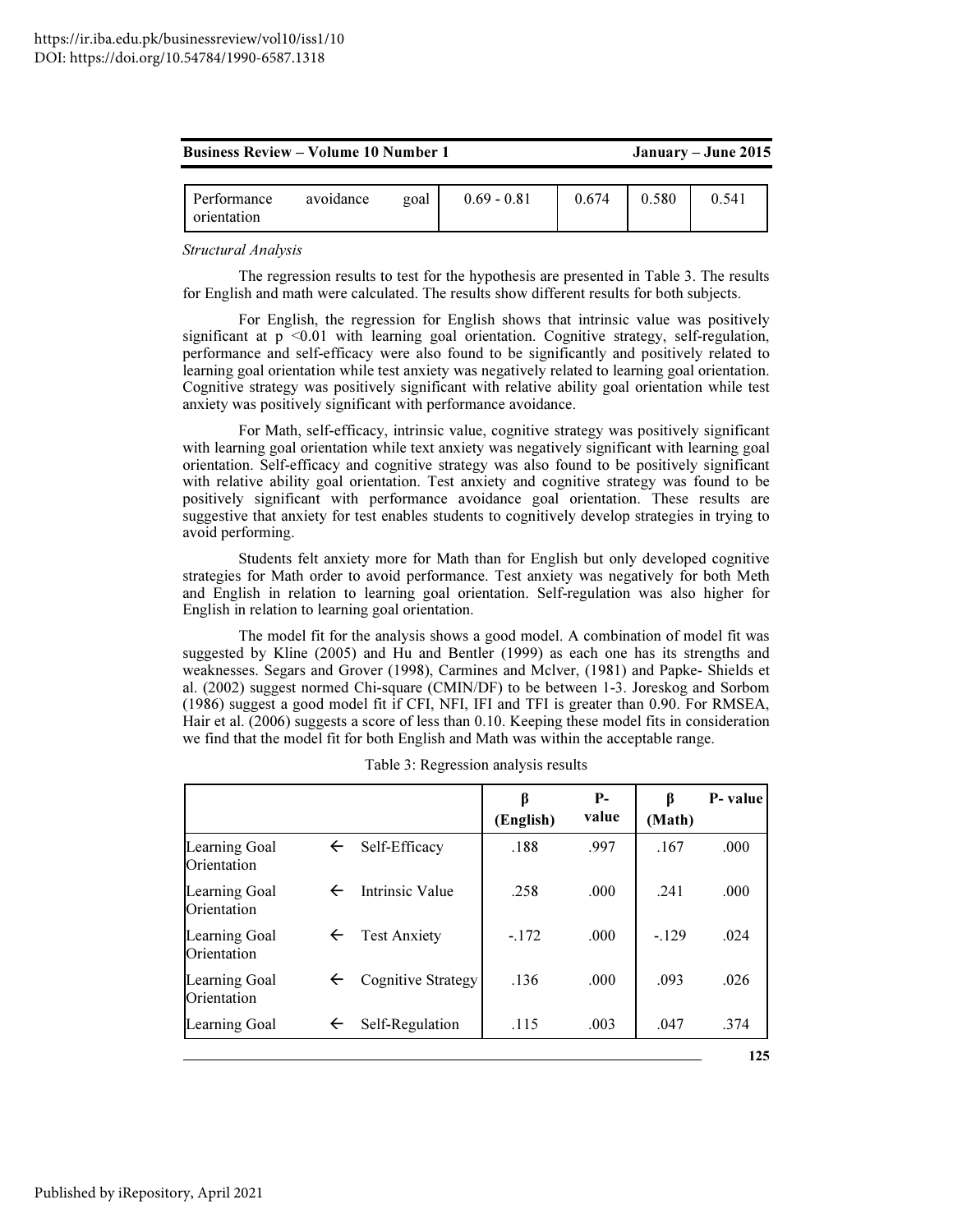| <b>Business Review - Volume 10 Number 1</b>         |              |                              |                |               |             | January - June 2015 |
|-----------------------------------------------------|--------------|------------------------------|----------------|---------------|-------------|---------------------|
|                                                     |              |                              | β<br>(English) | $P-$<br>value | β<br>(Math) | P- value            |
| Orientation                                         |              |                              |                |               |             |                     |
| Learning Goal<br>Orientation                        | $\leftarrow$ | Performance<br>(Grade)       | .650           | .000          | .042        | .791                |
| Relative Ability Goal $\leftarrow$<br>Orientation   |              | Self-Efficacy                | .234           | .000.         | .116        | .015                |
| Relative Ability Goal $\leftarrow$<br>Orientation   |              | <b>Intrinsic Value</b>       | .001           | .985          | .176        | .002                |
| Relative Ability Goal $\leftarrow$<br>Orientation   |              | <b>Test Anxiety</b>          | $-.015$        | .736          | .129        | .020                |
| Relative Ability Goal $\leftarrow$<br>Orientation   |              | <b>Cognitive Strategy</b>    | .179           | .000          | .134        | .000                |
| Relative Ability Goal $\leftarrow$<br>Orientation   |              | Self-Regulation              | .020           | .640          | .018        | .725                |
| Relative Ability Goal $\leftarrow$<br>Orientation   |              | Performance<br>(Grade)       | .036           | .862          | .111        | .467                |
| Performance<br>Avoidance Goal<br>Orientation        | $\leftarrow$ | Self-Efficacy                | $-.048$        | .575          | .088        | .329                |
| Performance<br>Avoidance Goal<br>Orientation        | $\leftarrow$ | <b>Intrinsic Value</b>       | .179           | .074          | .067        | .542                |
| Performance<br>Avoidance Goal<br>Orientation        | $\leftarrow$ | <b>Test Anxiety</b>          | .403           | .000          | .599        | .000                |
| Performance<br>Avoidance Goal<br>Orientation        | $\leftarrow$ | <b>Cognitive Strategy</b>    | .005           | .948          | .219        | .004                |
| Performance<br><b>Avoidance Goal</b><br>Orientation |              | $\leftarrow$ Self-Regulation | $-.001$        | .994          | $-121$      | .212                |
| Performance<br><b>Avoidance Goal</b><br>Orientation | $\leftarrow$ | Performance<br>(Grade)       | $-.362$        | .387          | .510        | .077                |
| Model fit:                                          |              |                              |                |               |             |                     |
| CMIN/DF                                             |              |                              | 2.13           |               | 2.42        |                     |
| <b>NFI</b>                                          |              |                              | 0.976          |               | 0.979       |                     |
| <b>IFI</b>                                          |              |                              | 0.981          |               | 0.982       |                     |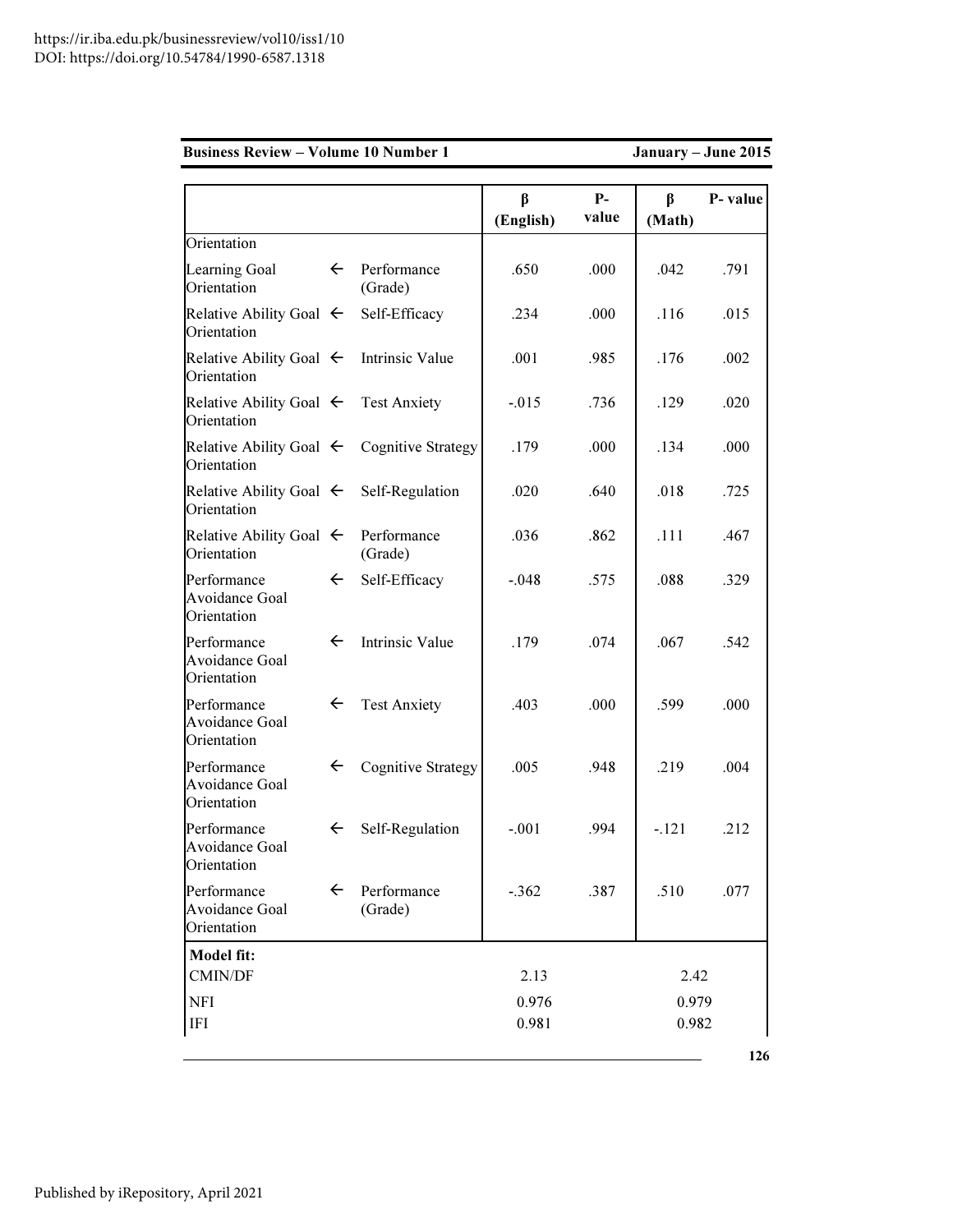| <b>Business Review – Volume 10 Number 1</b> |           |             | January – June 2015 |          |
|---------------------------------------------|-----------|-------------|---------------------|----------|
|                                             | (English) | Р-<br>value | (Math)              | P- value |
| <b>TLI</b>                                  | 0.954     |             | 0.979               |          |
|                                             | 0.979     |             | 0.982               |          |

RMSEA 0.044 0.049

# **Discussion**

The purpose of the current study was to examine the role of motivational, cognitive and performance outcomes in predicting the three different goal orientations among the junior high school students of schools operating in Lahore. The findings of the study clear our understanding of the effects of the various factors that lead to different types of goal orientations in actual classroom settings and across different disciplines.

Goal orientation and its relationship with different variables has been studied in different cultures by other researchers and they have reported different results, hence it was important to study the goal orientations' relationship with students' motivational beliefs and self-regulated learning and its effect on their academic performance in Pakistan.

Learning goal orientation was negatively related to test anxiety while it was positively related to intrinsic value, cognitive strategy use, regulatory strategy use and academic performance. Relative ability goal orientation was found positively related to intrinsic value and cognitive strategy use and performance avoidance goal orientation was also positively related to test anxiety and intrinsic value.

Results show that the motivational beliefs, self-regulation and classroom performance have important effects on the goal orientation students adopt in the classroom. The most important and strongest relationship between the variables and outcomes was found in learning goal orientation. As apparent form previous studies (Ames, 1992; Meece et al., 1988; Meece & Holt, 1993; Pintrich & Garcia, 1991), students with a learning goal orientation have more motivation and cognition. Specifically, task value, and both cognitive and self-regulatory strategy use and academic performance were positive predictors of learning goals in all subjects and showed negative relationship between the test anxiety. In summary, and according to the research done before students who focus on understanding and learning the material, have high intrinsic value and deeper cognitive engagement and selfregulation.

The results revealed that relative ability goal orientation has a positive relationship with self-efficacy and cognitive strategy use. Self-efficacy was also an important predictor of relative ability goal orientation across each subject, with a greater relative ability orientation predicting higher levels of self-efficacy as hypothesized. The results were similar to approach performance orientation in the work by Elliot and Harackiewicz (1996) where students are focused on trying to perform well compared to others and are not scared of failure. Our results indicated that students having higher levels of intrinsic value and cognitive strategy use tended to have relative ability goal orientation. This finding helps to clarify the confusion in the literature regarding the positive or negative role of relative ability goal orientation (Ames 1992; Dweck & Leggett 1998; Elliot & Harackiewicz, 1996; Meece & Holt 1993; Pintrich & Garcia, 1991). Performance avoidance goal orientation was also positively related to test anxiety. Students who adopted performance avoidance goals tended to report higher level of test anxiety.

However, some results did not support the theory. The results from our first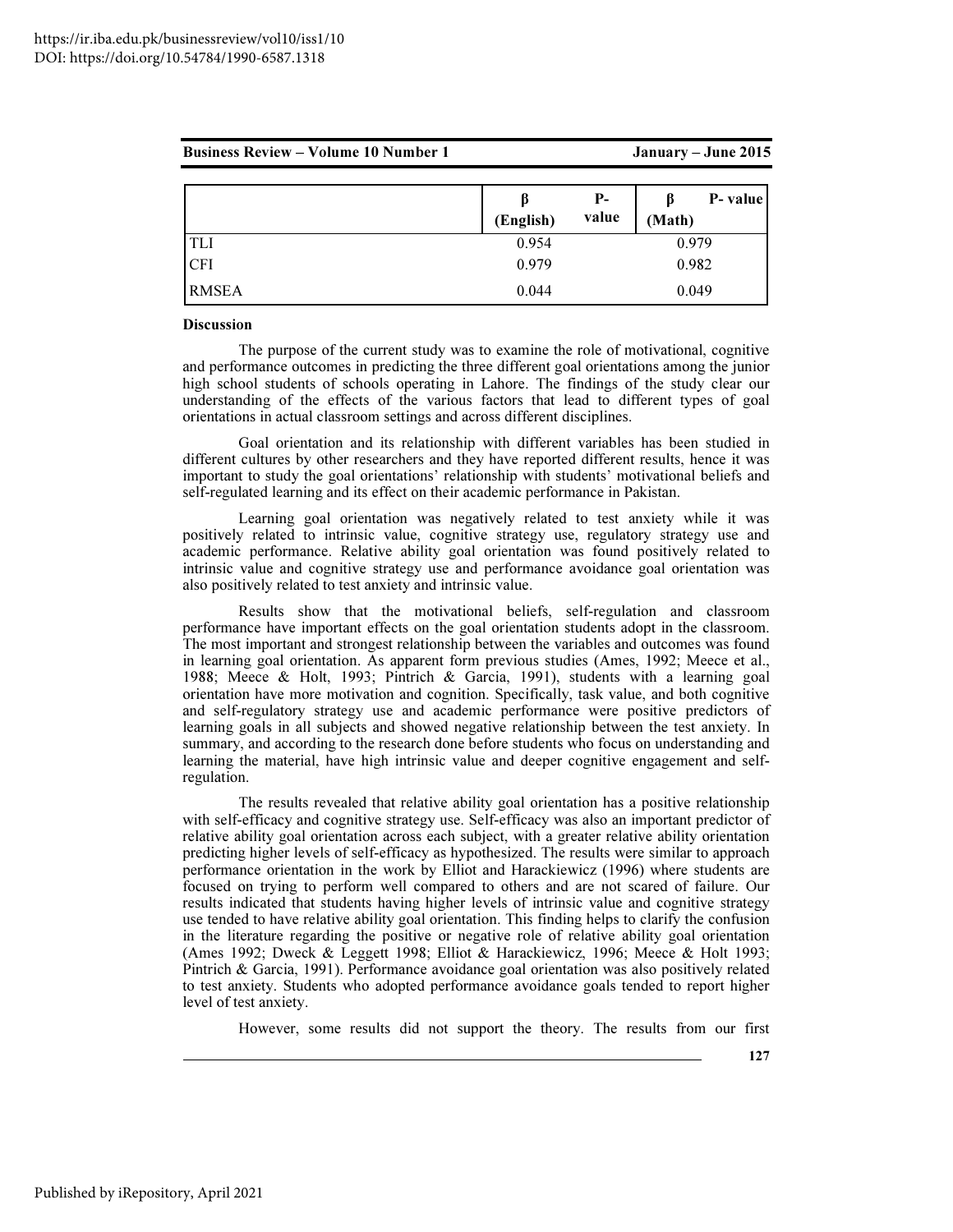hypothesis indicated that there is no statistically significant relationship between learning goal orientation and self-efficacy. Where as in previous research studies it was shown that students with higher levels of self-efficacy tended to have learning goals. In contrast, a learning goal orientation in this study failed to predict students' level of self-efficacy at any subject area, suggesting that self-efficacy is not related to a learning goal orientation.

According to previous research studies, students reporting a greater focus on relative ability goal tended to report higher levels of task value, self-regulation and performance however there was no significant relationship found between relative ability goal orientation and these variables for this study.

On the other hand, students with a greater performance avoidance goal focus tended to report higher task values and high levels of test anxiety unlike the studies conducted before and there was no significant relationship between self-efficacy, cognitive strategy use, regulatory strategy use and performance. Goal orientation theory reports that students with low self-efficacy, cognition and motivation tended to have performance avoidance goals.

# Implications for educators/teachers

Students are the main focus of the teachers and the coordinators when setting a particular target or when setting a paper or quiz for them. Educators want to know the goals that the students set for themselves when accomplishing or performing a particular task. Identifying factors that influence student achievement and motivation to learn in the classroom continues to be a goal of education researchers (Eggen & Kauchak, 1999). Goal orientation examines the behavior of individuals in terms of their approach towards achievement. Diener and Dweck (1980) were interested in finding as to why some students were adaptive and others were maladaptive and showed helplessness when working on certain types of tasks. They defined adaptive behaviours as those that promote the establishment, maintenance and attainment of personally challenging and personally valued goals.

### Conclusions

On the bases of the findings of the study, the following conclusions were drawn.

Learning goal orientation was found significantly related to intrinsic value, test anxiety, cognitive strategy, regulatory strategy use and performance however it was insignificantly related to self-efficacy. Self-efficacy and cognitive strategy use; sub-variables of motivational beliefs and self-regulatory strategies; were found significantly related to relative ability goal orientation while intrinsic value, test anxiety, regulatory strategy use and performance were insignificantly related to relative ability goal orientation. Performance avoidance goal orientation was found significantly related to intrinsic value and test anxiety where as it was insignificantly related to self-efficacy, cognitive strategy, regulatory strategy use and performance.

This study came up with mixed results; some predictions were supported by the theory while others were not. However future research in the area is recommended.

### References

Ames, C. (1992). Classrooms: Goals, structures, and student motivation. *Journal of educational psychology*, *84*(3), 261.

Ames, C., & Archer, J. (1988). Achievement goals in the classroom: Students' learning strategies and motivation processes. *Journal of educational psychology*, *80*(3), 260.

Atkinson, J. W. (1957). Motivational determinants of risk-taking behavior. *Psychological review*, *64*(6p1), 359.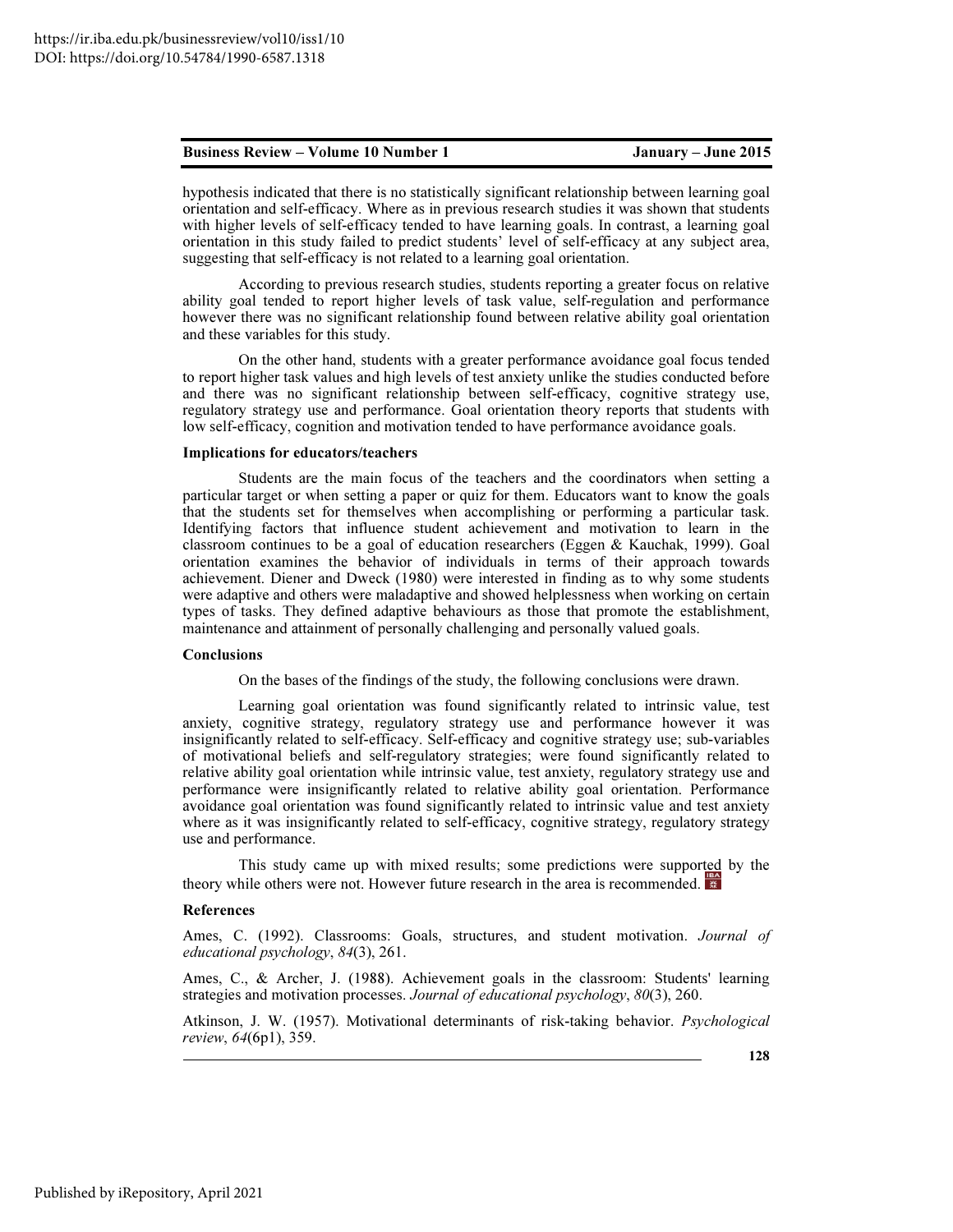Bandura, A. (1991). Social cognitive theory of self-regulation. *Organizational behavior and human decision processes*, *50*(2), 248-287.

Bong, M. (2002). Predictive utility of subject-, task-, and problem-specific self-efficacy judgments for immediate and delayed academic performances. *The Journal of Experimental Education*, *70*(2), 133-162.

Bong, M. (2004). Academic motivation in self-efficacy, task value, achievement goal orientations, and attributional beliefs. *The Journal of Educational Research*, *97*(6), 287-298.

Brokenshire, D., & Kumar, V. (2009). Discovering Causal Models of Self-Regulated Learning. In *AIED* (pp. 257-264).

Carmines, E. G., McIver, J. P. (1981). Analyzing models with unobserved variables. In: Bohrnstedt, G.W., Borgatta, E.F. (Eds.), Social Measurement: Current Issues. Sage,Beverly Hills, CA.

Creed, P., Buys, N., Tilbury, C., & Crawford, M. (2013). The relationship between goal orientation and career striving in young adolescents. *Journal of Applied Social Psychology*, *43*(7), 1480-1490.

Creed, P., Patton, W., & Prideaux, L. A. (2006). Causal Relationship Between Career Indecision and Career Decision-Making Self-Efficacy A Longitudinal Cross-Lagged Analysis. *Journal of career development*, *33*(1), 47-65.

Dweck, C. S. (1991, January). Self-theories and goals: Their role in motivation, personality, and development. In *Nebraska symposium on motivation* (Vol. 38, pp. 199-235). Lincoln, NE: University of Nebraska Press.

Eppler, M. A., & Harju, B. L. (1997). Achievement motivation goals in relation to academic performance in traditional and nontraditional college students. *Research in Higher Education*, *38*(5), 557-573.

Fornell, C., & Larcker, D. F. (1981). Evaluating structural equation models with unobservable variables and measurement error. *Journal of Marketing Research,* 18 (1), 39–50.

Garcia, P. R. J. M., Restubog, S. L. D., Toledano, L. S., Tolentino, L. R., & Rafferty, A. E. (2012). Differential moderating effects of student-and parent-rated support in the relationship between learning goal orientation and career decision-making self-efficacy. *Journal of Career Assessment*, *20*(1), 22-33.

Hair, J. F., Black, W. C., Babin, B. J., Anderson, R. E., & Tatham, R.L. (2006). Multivariate Data Analysis, 6th ed. Prentice-Hall, Inc., New Jersey.

Hancock, D. R. (2001). Effects of test anxiety and evaluative threat on students' achievement and motivation. *The Journal of Educational Research*, *94*(5), 284-290.

Hu, L., Bentler, P. M. (1999). Cutoff criteria for fit indexes in covariance structure analysis: conventional criteria versus new alternatives. *Structural Equation Modeling: A Multidisciplinary Journal,* 6 (1), 1–55.

Hult, G. T., Ketchen, D. J., & Slater, S. F. (2004). Information processing, knowledge development, and strategic supply chain performance. *Academy of Management Journal,*  47(2), 241–253.

Joreskog, K. G., & Sorbom, D. (1986). LISREL VI: Analysis of Linear Structural Relationships by Maximum Likelihood, Instrumental Variables, and Least Squares Methods. Scientific Software, Inc., Moorsville, IN.